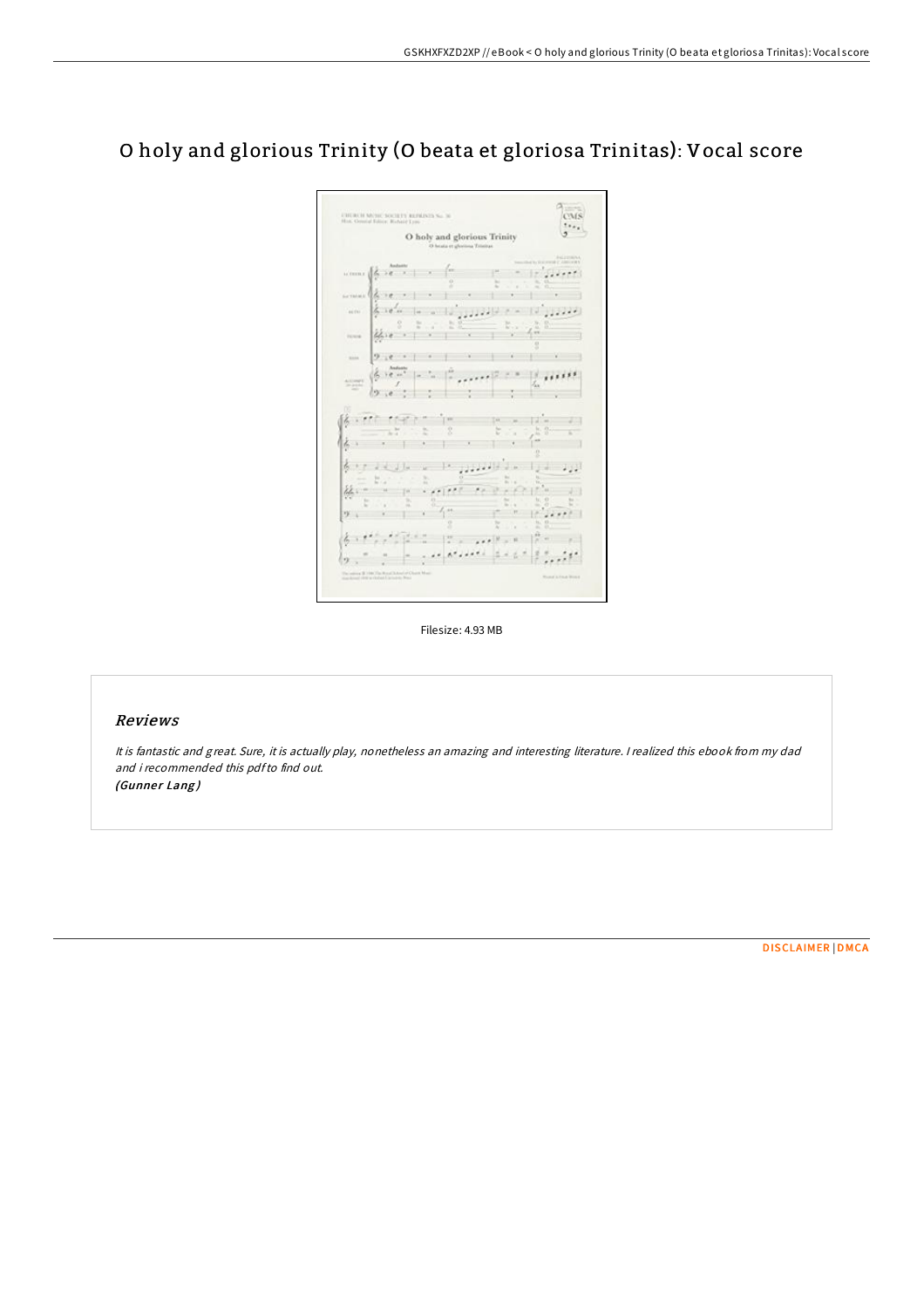## O HOLY AND GLORIOUS TRINITY (O BEATA ET GLORIOSA TRINITAS): VOCAL SCORE



To get O holy and glorious Trinity (O beata et gloriosa Trinitas): Vocal score eBook, you should follow the web link beneath and download the file or have access to additional information which might be highly relevant to O HOLY AND GLORIOUS TRINITY (O BEATA ET GLORIOSA TRINITAS): VOCAL SCORE book.

Oxford University Press. Sheet music. Condition: New. New copy - Usually dispatched within 2 working days.

 $\frac{D}{100}$ Read O holy and glorious Trinity (O beata et gloriosa [Trinitas](http://almighty24.tech/o-holy-and-glorious-trinity-o-beata-et-gloriosa-.html)): Vocal score Online  $\blacksquare$ Download PDF O holy and glorious Trinity (O beata et gloriosa [Trinitas](http://almighty24.tech/o-holy-and-glorious-trinity-o-beata-et-gloriosa-.html)): Vocal score